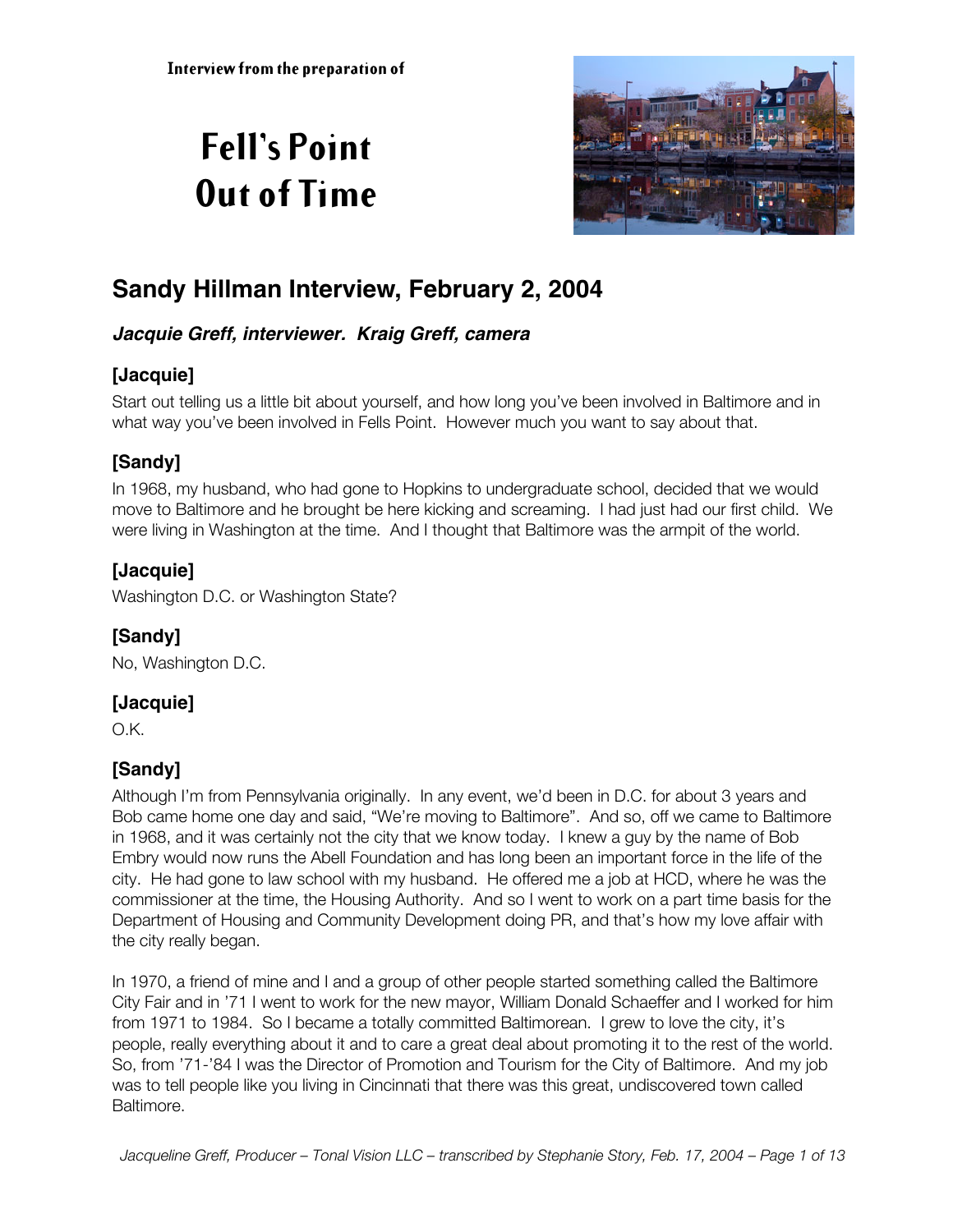So over the years I was involved in a lot of things that are referred to as the "First Renaissance". Working under Mayor Schaefer, who really was the start of that, whose genius and whose dedication to the city is really what turned it around. And now I am the CEO of an advertising and PR firm. And a little less than a year ago we made a decision to move to Fells Point from midtown. And it's great to be here in what is really the historic part of the city. And the area of the city that, in many ways, represents the future of the city, as well as it's great past

## **[Jacquie]**

Why do you say that?

## **[Sandy]**

Well there's so much going on here. I mean, it's quite extraordinary to me. Why didn't I buy land here ages ago? I mean, everybody says that. You know shoulda, woulda, coulda. [01:02:56;26]

This neighborhood is enjoying a extraordinary renaissance from one end to the other, from east to west, and north to south. And we are part of that renaissance here at the corner of Thameseverybody else thinks it's Thems… Thames and Wolf Streets. You just look around and we see what's going on across the harbor from us. I look out the window and these extraordinary townhouses that I can't afford are going up and they are mostly all sold. Everybody's looking for property down here. The gentrification, I think, is really a wonderful and healthy thing. I know there are people who are probably unhappy with it.

And I've known the Fells Point neighborhood under many guises for many years. When I worked for HCD, when I worked for the Mayor… This was always a neighborhood with a lot of activists and people who had very specific agendas. Some people wanted it to stay as it was. Some people wanted it somewhat renovated. Some people wanted it really renovated. And some people wanted it gentrified and other people didn't. So, I think what ultimately happened here is sort of a happy amalgam of everything. Everybody kinda got their way. So you have a neighborhood that's got a lot of character and a neighborhood that's got a lot of characters.

#### **[Jacquie]**

That's a nice characterization. [01:04:23;28]

Are you concerned, or how do you feel about the future? Do you have any predictions? Do you have any feelings about the development that's still being planned?

## **[Sandy]**

Well, I am probably a pro-development person with a real appreciation for history and preservation. And I think that things have been very carefully done here. Is everybody gonna be happy? No. Because you can't… everybody's agendas can't be met when you talk about the revitalization of a city. But you can't… cities can't live on status quo. And Baltimore is in a very competitive position.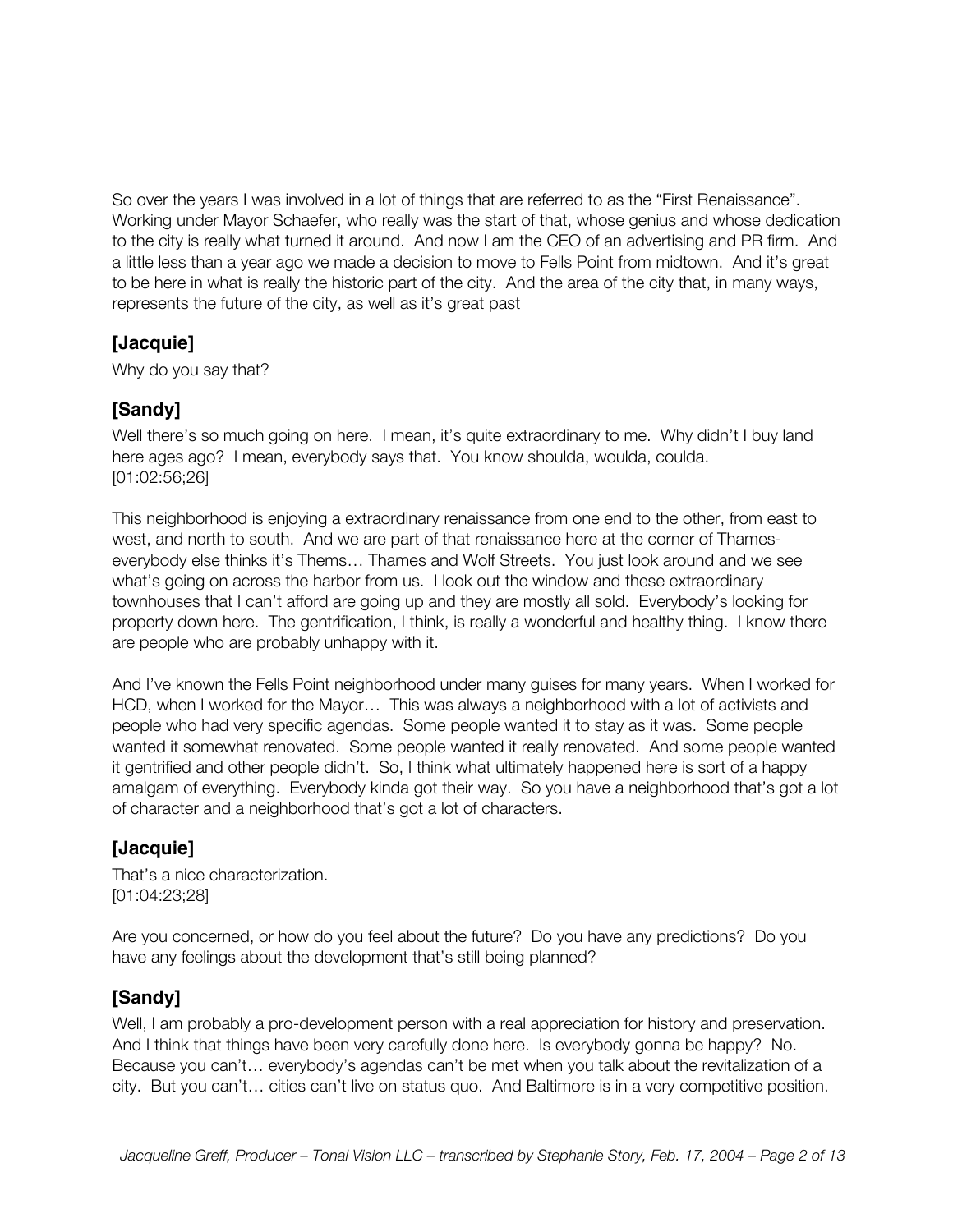I care a great deal about economic stimuli. I care about things happening in the city so that young people move in, so that there are jobs for them, so that they want to stay here, so that they can get married and raise their kids here as I did. I care about the city being a city that the national media wants to talk about, because that is really what establishes it in the mind's eye of people outside as a place for people to move to live in work in. And also says to Corporate America, "Hey, you know what? Maybe we are interested in locating a business here."

So the status quo isn't acceptable for the City of Baltimore, or for anything else for the matter. But it's really dangerous when cites don't think about moving forward and future and, you know, that means development. So, does it mean more cars on these cobblestone streets? It does. Does it mean more people in restaurants, inflation of rents and cost of living? It does. But that's what you need to make the city keep going. [01:06:18;29]

## **[Jacquie]**

For a member of the audience like me perhaps, if I were in Cincinnati and knew very little about Baltimore, could you describe Baltimore? Give me a snapshot picture of it.

## **[Sandy]**

I think Baltimore is a wonderful, comfortable town that's easy to wrap your hands around and get involved in. I think it's very welcoming. And I think it's much more cosmopolitan than people outside may think it is. And there's a lot to do here, certainly more than you can take advantage of. I think it's almost a perfect place to live. It's in close proximity to many other exciting places like New York and Washington. But my perspective is that very much of a person who prefers east coast living.

[01:07:06;09]

## **[Jacquie]**

What are the big challenges facing Baltimore today?

## **[Sandy]**

Well, I think the biggest challenge is really revitalizing the population, you know, having enough jobs, interesting jobs that young people are interested in. Bringing young people in here, getting them excited. Making them want to be leaders and involved. That's what keeps the city going. You know. I'm old. And you know, it's now people like me that the city should be courting. You court me so that I'll bring my business here. You court the people that work for me because they're really the future of the city.

## **[Jacquie]**

And what is the big handful of challenges facing the city?

## **[Sandy]**

Well, you know, the classic ones are that people would complain about our taxes, and east coast location. On the one hand, in the city itself you have probably an undereducated workforce vis-à-vis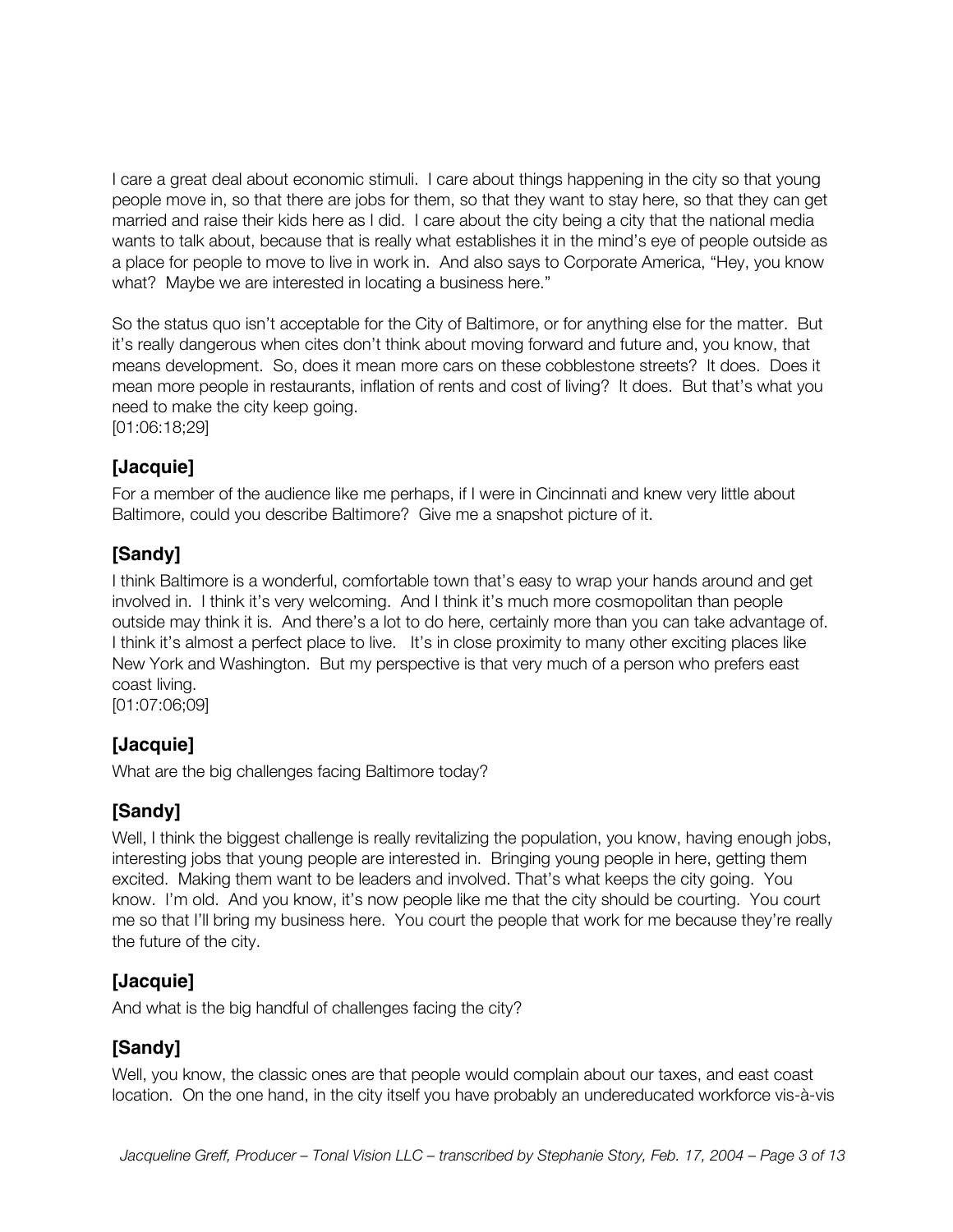the entire state. You need to find and create jobs for those people. And at the same time you want to have people live in harmony in terms of the entire city. So, you have a population of people who need to have a lot of service. And then a population of people who are more affluent and provide the taxes base so you can provide the services.

So, you know, it's a tightrope. It's tough to manage a city like this. And then you have the issue of race, which is, I think, is a terribly important issue that has been, from my perspective, pretty well handled in the City of Baltimore. I mean, I think the remarkable thing about Baltimore is that different kinds of people can share time and space with each other in a meaningful way. Do we still have neighborhoods that you could call segregated? Sure. Are our schools a problem? Yeah. Public education is one of the biggest problems in America today. Doesn't matter what city you go to, people are all complaining about the schools. So, do I wish that the Baltimore city public schools were in a better situation than they are? Absolutely. And do I think they could better, no doubt about it. And I think that perhaps the schools are one of the most important challenges – if not the #1, the #2 challenge in the city. ... And I think actually the fact ... this is almost not relevant at Fells Point … but the fact that this city has had a history of private schools, successful private schools, is in my opinion one of the things that has been one of the greatest detractors for the city, not one of the greatest positives. Because people always had an option to opt out of public schools, and I'm a big believer in public schools. But anyway, I could go on that tangent and I won't. And why do I say it's not that relevant to Fells Point? Because the population that lives in Fells Point is not predominately a family population. I think I'm right about that. So, it's not a big issue.

#### **[Jacquie]**

It's definitely a dog population.

#### **[Sandy]**

Right, there are a lot of dogs, that's for sure. [01:10:24;26]

#### **[Jacquie]**

Going back, you know, trace, in the time you lived and worked in Baltimore, how was Fells Point when you came, here and how did you watch it evolve?

## **[Sandy]**

When I first moved here in '68... You know, it's hard for me to remember back, but I was friendly actually with the person what was the planner for Fells Point. Everybody was talking about redeveloping Fells Point and renovation. Probably 65% of the renovation you see today, maybe more, had not been done then and it's slowly evolved. And then as my kids got older, it became a place where worried that they went on the weekends because, you know, kids would go cruising through the bars, and it certainly wasn't a place for adults, in my opinion, I guess in the mid to late '80s.

And then it matured again, and success begat success. A restaurant opens. A small hotel opens. Then a retailer comes in. And then, all of a sudden, I don't think the character of the place has changed that much actually. I think it's still a quirky place, and … with a lot of quirky people but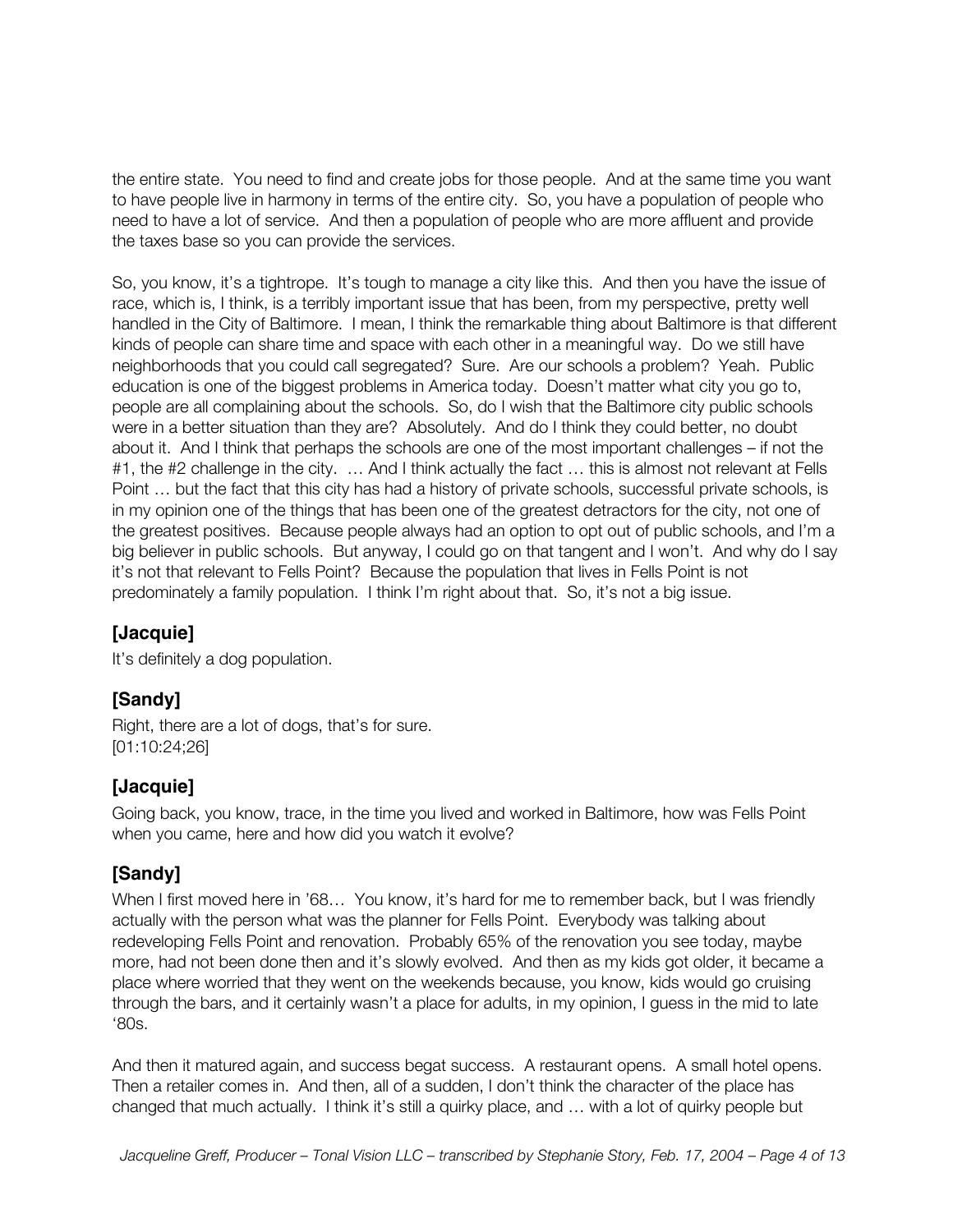there are now restaurants that I feel more comfortable going to that I wouldn't have felt comfortable going to before. I mean, I didn't want to do, you know, the bars along Broadway. That never appealed to me. And I've sweated on Saturday nights when I knew my kids were down there.

But now, there are places for me and there are places for my kids who are now grown. There are places for teenagers. And that's the difference. It's sort of a much more all-embracing environment, still set in this wonderful, old sense of Baltimore. And you feel like it's real. I don't feel like it's contrived. A lot of new construction looks new, I understand that, and it's got to be. And I'm very excited about new office buildings that are going in down here. I'm excited about what's happening to the old Allied site, which is all sort of Fells Point extended. It's the Inner Harbor extended. I'm not sure that you would really call it Fells Point. But I think it's wonderful that small business people have been able to come in here and successful. That's a tough thing in America to do today, and it's a real statement to what this community is about as well as what the city of Baltimore is about. 'Cause this is the kind of city and community that supports individuality, which means that it supports the kind of businesses that you see in a neighborhood like Fells Point and throughout the city in other communities.

[01:13:38;13]

#### **[Jacquie]**

What were the factors in which you considered and what was the final thing that caused you to pick Fells Point to move your business?

#### **[Sandy]**

Lower rent. It was a very pragmatic decision.

That having been said, let me say this. We knew the building was going to be beautiful. The guy who developed this has a very good eye and had done some wonderful work down the street. And my partner who was in charge of selecting where we moved and was the steward of all of this and is the creative head of the agency, Alan Charles, he knew what kind of look he wanted and we got a building that accommodated that.

People come into this building they think it is an historic building. So, it's been very beautifully done. The appointments, the flooring… you get a sense that this is Old Baltimore rather than New Baltimore. But we're in New Baltimore. It's wonderful, creative space. And I'm the second oldest person in the agency, so it's 100 young people. They love, love working here.

I was worried, I live in the city but I live within the city in northwest Baltimore and Mount Washington. And I thought, ah, I'm gonna have to move downtown because it's going to be a pain in the neck to get here. But you know what, Baltimore is such an easy city to commute in, and it takes me 5 minutes longer then it took to get me to midtown. So, it's great. We love it. It's pretty. There are so many different places.... You know, you walk outside at lunchtime and there are lots of neat places to have lunch. It's an ideal place. I wish more advertising agencies from outside of Baltimore would come and make this their home. [01:15:23;00]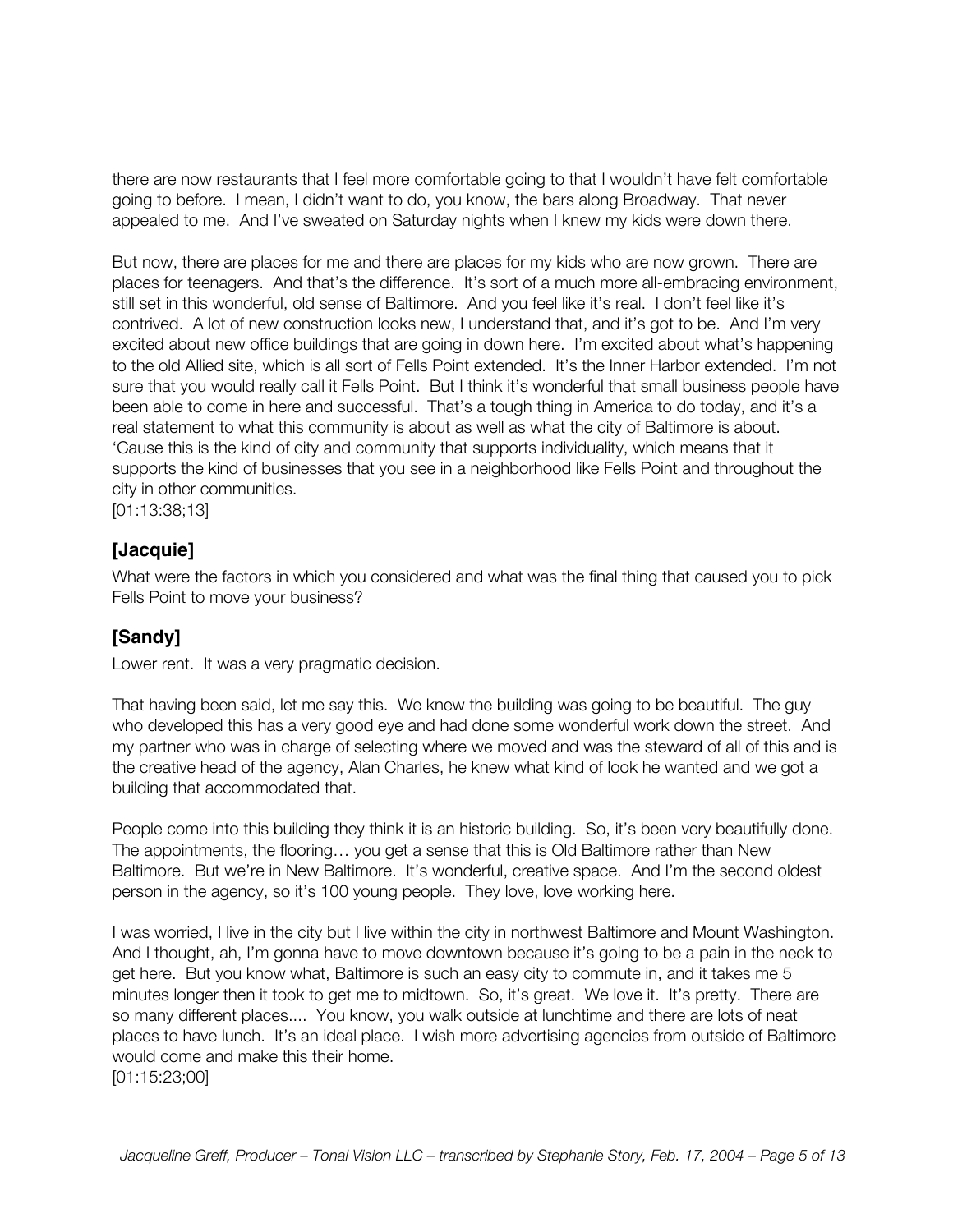## **[Jacquie]**

A lot of the local shops and the business association are complaining that business has been down, and they're complaining that the residents don't shop there enough. Do you have any perspective on anything that could help the business community improve its health?

## **[Sandy]**

Listen, the whole American economy is in trouble. The President keeps talking about the fact that we've had an 8% increase, or whatever, in productivity. But you know what? We've had a huge loss in jobs.

This is a community where you really see the scars of lost jobs. I believe that. And so, if people don't have an income, they're not going to spend a lot of money. They other question is, I suppose – are the stores in total sync with the personality of the neighborhood from a residential and a commercial perspective? And I really can't answer that. But you know what, retail has taken a terrible hit in this country. A terrible hit. And you know it would probably help to get more tourists down here because tourists tend to spend money. I don't think you can just rely on the residents. And I think people need to reach out to new people who are moving in to the community.

And I'll tell you a crazy story and I will not name the restaurant. The day we moved in here, I went around the corner to a restaurant and I said "You guys should be happy. We just moved 100 people in and around the corner." And the women at the counter said "So what?" [Cut brief discussion of whether she could say who, off the record. 01:17:02;15]

Is that extraordinary? If I were a restaurateur here, I would have been in here. I would have invited people over to my restaurant. I would have given them free something or other to get them in. I would make sure that we all had menus on every floor. But you got 100 new bodies eating here. I mean, that can really fuel the economy down here to a considerable extent. [Another off-the-record discussion. Cut. 01:17:28;18.]

## **[Jacquie]**

From your perspective or your employees, are there things missing in Fells Point that they wish were here?

## **[Sandy]**

I don't think so. I think one of the things is, a number of the people who work for us are not from Baltimore. So they don't necessarily know the neighborhood. And this is my fault. As soon as we got here I said, "I'm doing an orientation… I'm gonna do a walking tour them… I'm gonna have Cami put us on the Water Taxi… I'm would to show people how to Water Taxi around where it goes…" 'Cause none of them know all of this… But I've never gotten around to doing it. So, that's my fault. But you know what, they need to have an orientation. Now, the Historical Society could play a role in that too. And they have reached out and offered to do this. I don't know. But you know, the smart thing to do when we move in, even the people from Hopkins moved in to the Brown Street Wharf. Go down. Offer to take those people on a walking tour. Or offer to do something so that they begin to know the neighborhood. Cause otherwise, you know, people are so busy. You live in your little cloister.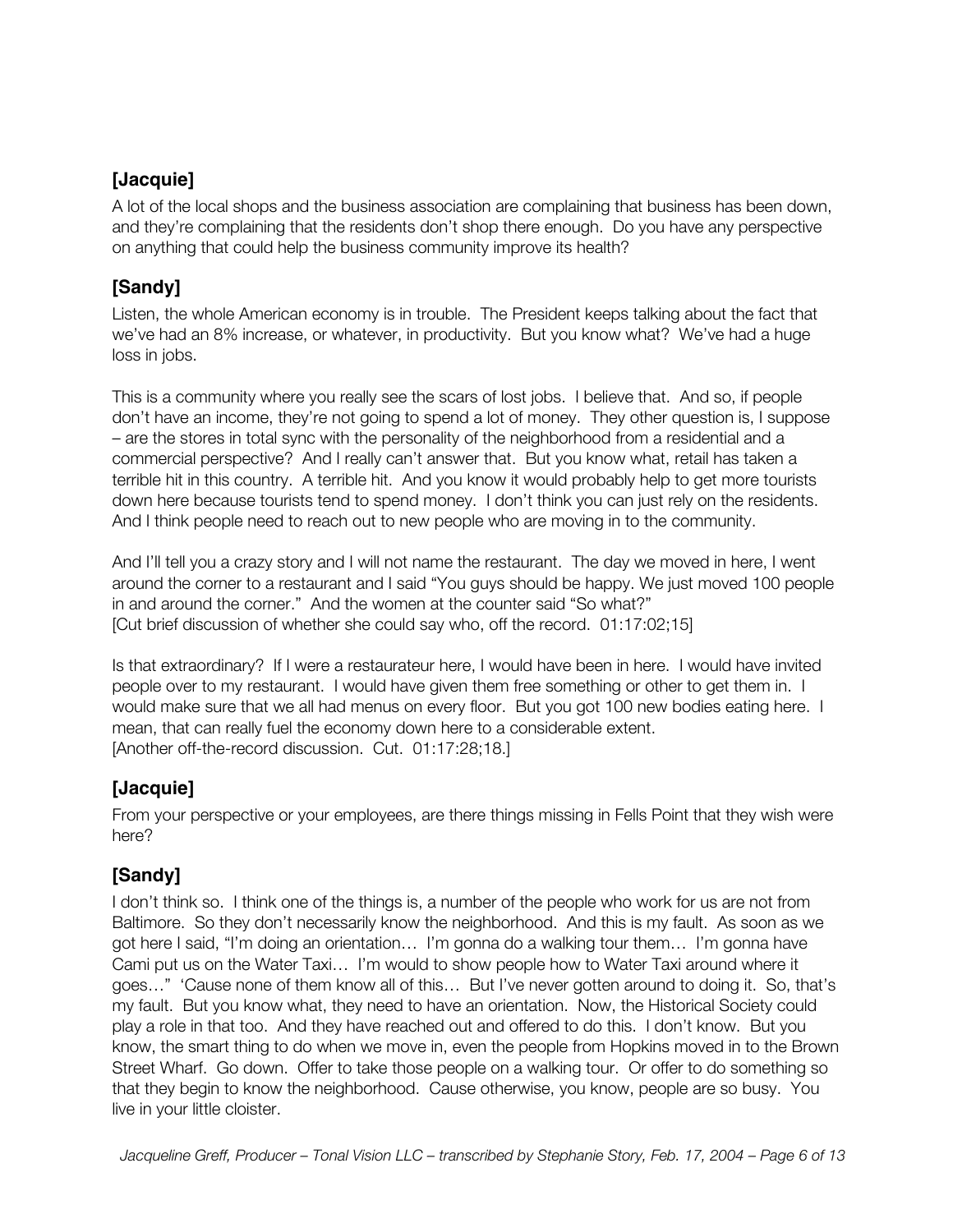## **[Jacquie]**

Do you think the neighborhood will be able to maintain its character in the face of the gentrification that's going on, and if so why do you think that will happen still?

## **[Sandy]**

Yeah, I do. First of all, I think we have pretty strict rules when it comes to architectural preservation. I would hope this would not be relaxed. And I think they need to be sensible but very enforceable.

I think that it will not lose its character. People who come and move to a location like this, they're lured by the character and the quality of the architecture and the look of the community. They don't want it to look like everyplace else in America. So, the thirty-some years I've lived here, the preservationists at Fells Point have all been yelling, "You can't let them in because they're gonna ruin our neighborhood". But you know what. You can let them in and you can figure out a way to make sure they don't ruin the neighborhood. My hat's off to all of the passionate people in this community who are responsible for making sure that Fells Point remain a viable community with a look and a feeling and a tone that was important to them and that it's retained its historical quality, and a part of contemporary Baltimore.

[01:19:52;12]

## **[Jacquie]**

Is there any… tidbits about Fells Point, looking back at your time with the City of Baltimore. and any interactions and any interesting stories that you can think of…

## **[Sandy]**

You know, I can't remember the stories. But I gotta tell you, the overriding feeling is confrontation. I mean it was always, the neighborhood's here, and City Hall is here, and how do we merge these interests? Listen, I worked for Don Schaeffer who was probably the greatest mayor ever in America, I think. He had enormous sensitivity to Fells Point. He actually owns a piece of property down here. And he cared a great deal that Fells Point remained the historic community that it was. But even with that, having a friend in City Hall, all these activists were always butting heads. I don't know if you know Lori Schwartz who just stepped down as head of the Downtown Partnership, well, a while ago, but anyway, she was the planner and she had just gotten out of college. And I used to feel sorry for her. I used to think, "Oh my God. She must go out in the streets everyday walking around getting beaten up by these people." Because it was a tough group of people. But you know what? At the end of the day, they did a great thing, because they saved the neighborhood and they again, I'm repeating myself allowed it to be a part of not only past but the future of Baltimore. So, it's a pretty cool place.

## **[Jacquie]**

It is more confrontational than other parts of Baltimore, do you think?

## **[Sandy]**

Well, I certainly always felt that way. You know what it is – because they were very vocal... very headstrong… a lot of very articulate people who knew sort of how to take on the establishment.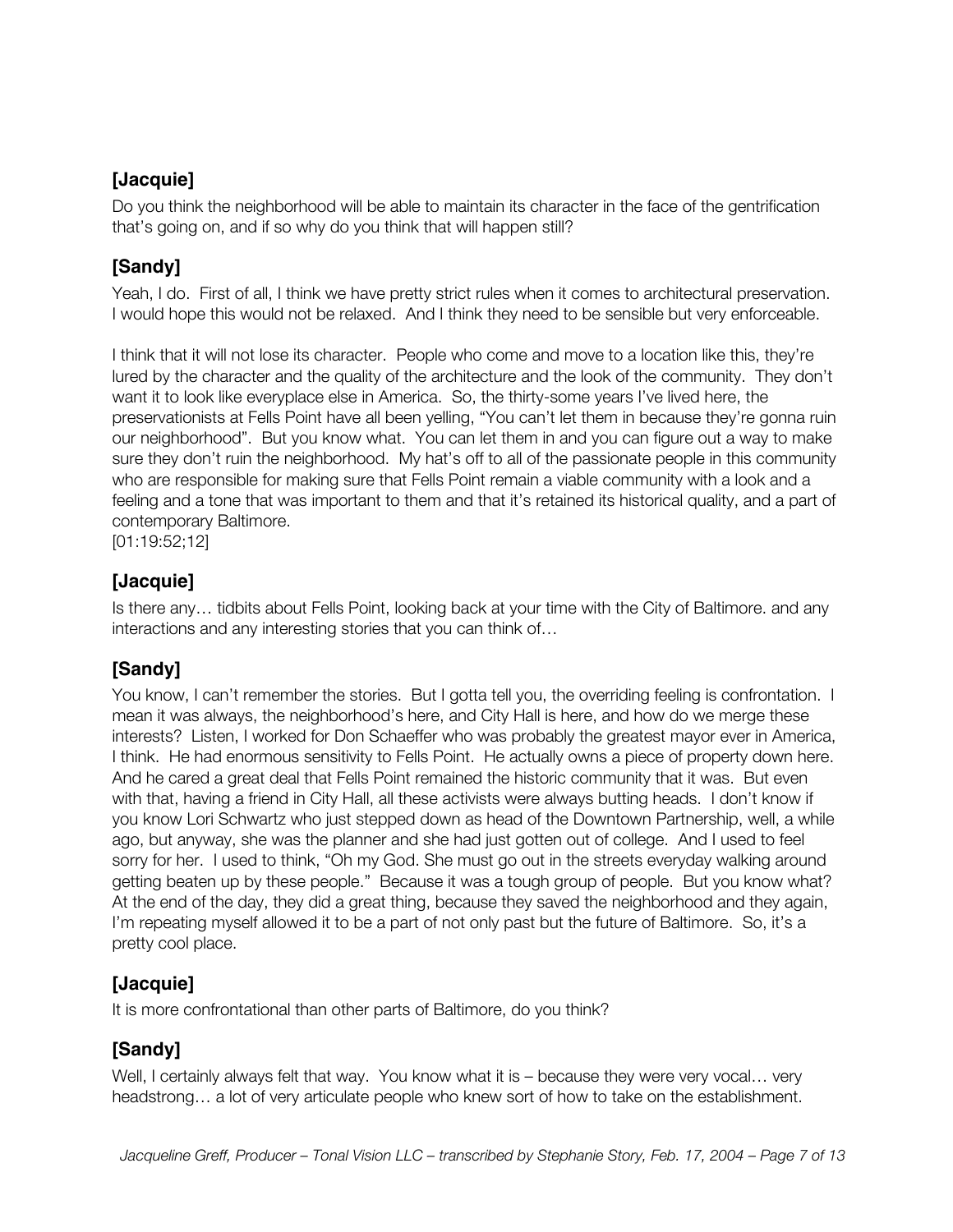#### **[Jacquie]**

It was interesting, in a couple of our first interviews we had several different people independently say "Fells Point started out as a different town than Baltimore, and we're not really sure that that was a good idea to merge." It's like it carried on it's own identity to this day.

## **[Sandy]**

Well, it still does. There's no place else like the city of Fells Point.

But, you weren't here then, but the portion of the Harbor along Pratt Street that's now the Inner Harbor, you know, that wasn't developed and there was no housing there, when I came here in '68. It was just this vacant land and rotting wharves and piers. And so the only waterfront community in the city that existed in the late '60's was Fells Point. And I don't think that it was that they were guarding their waterfront location so zealously. What they were doing was guarding their history very zealously.

#### **[Jacquie]**

Even back them.

#### **[Sandy]**

Oh my God, yeah. [01:22:53;15]

#### **[Jacquie]**

The impression that I have from the interviews that we've done, especially talking to Ed Kane, it sounded like Baltimore was fairly healthy, I guess, in the early 1900's, and then there was a period when the inner city started to decay and there was a flight to the suburbs and I guess that's true and…

#### **[Sandy]**

That's right. It's endemic. It's the story of America. Why do we all leave our cities? How dumb were we?

#### **[Jacquie]**

And then, there was a lot of activity to try and revitalize, and I guess Charles Center was like the first big piece of it…

#### **[Sandy]**

Right. In the 50's. That was pre-me. I was around then, but I didn't live here.

#### **[Jacquie]**

I guess, the road and the freeway…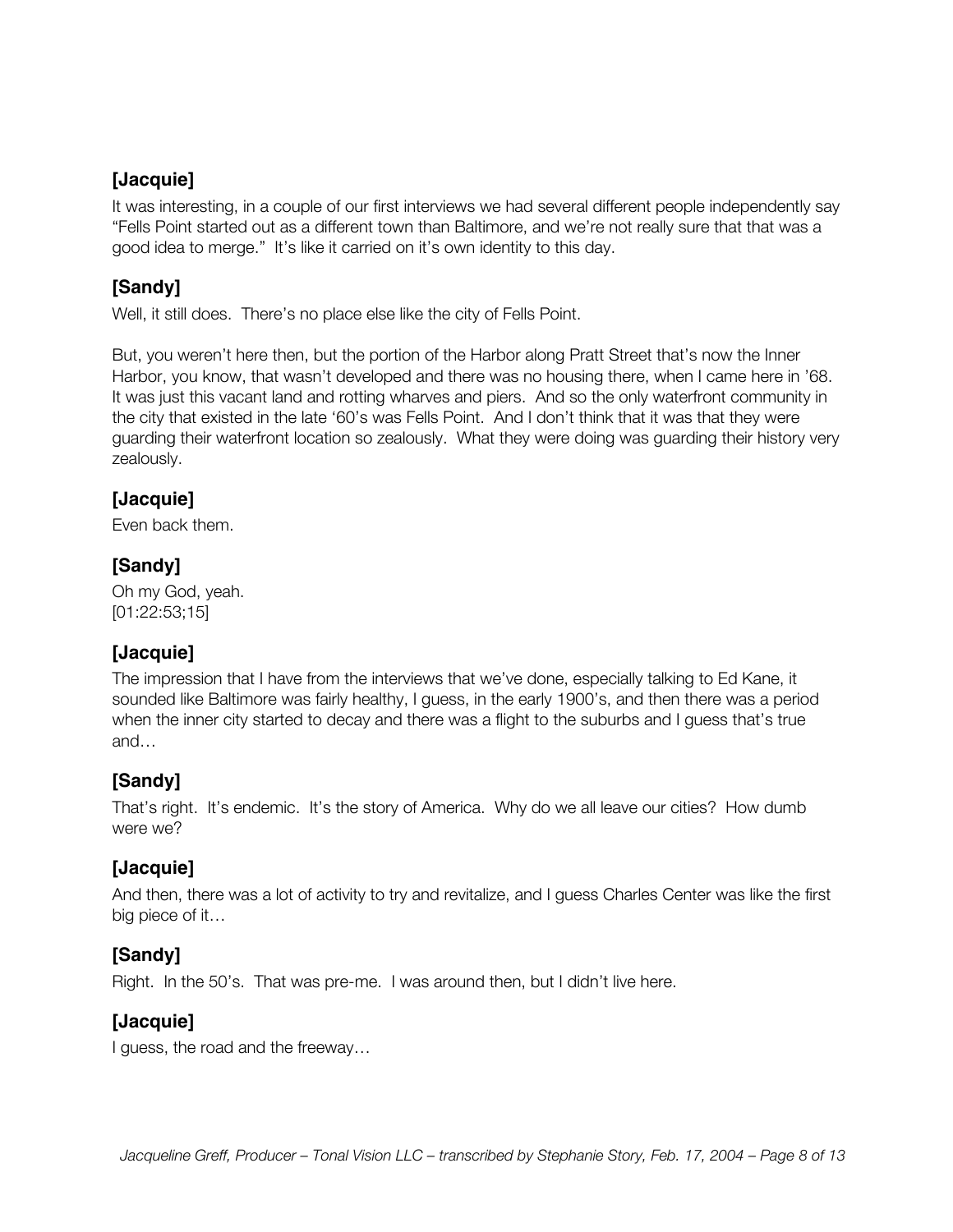## **[Sandy]**

Stopped the road.

## **[Jacquie]**

Well, I think.... I haven't had anybody as I told you that gave me a good explanation of the road. I mean, I've heard negative people and negatively in Fells Point say oh it was a form of urban renewal and they just wanted to get rid of the slums and it was 90/10 federal money, and so they routed it through the slummiest neighborhoods, which Fells Point was one of them. But I haven't heard anybody give me a good explanation of how important it was to Baltimore, because it sounded like getting roads and freeways in and out of Baltimore would have been fairly important to the revitalizing of the city and rebuilding it?

## **[Sandy]**

Right. But they figured out a way to do it so that it didn't cut through this neighborhood and several other neighborhoods, but I'm not really a student of that. The person you need to talk to, Don Schaeffer … this is a good way into a section with Mayor Schaeffer. He can really tell you about the "Stop the Road" initiative. I had just, when I got here, I think it was either in very high gear or had just been over. And there was a woman who really led the initiative. Whose name was Shirley… I can't remember it now, and I think she's passed away… But this was a community of activists who knew that Don Schaeffer would listen to people. And they said, "You know what? You can fight city hall and win". And they did. They stopped the road. They saved the neighborhood. They were an incredible force. All for the better of the city, no doubt about it. You can always figure out other places to put roads. You can't always replicate all of the gorgeous buildings and architecture we have around here.

[01:25:41;10]

## **[Jacquie]**

What do you personally feel the best about that you helped contribute to the City of Baltimore during your…

#### **[Sandy]**

My 14 Years?

#### **[Jacquie]**

Yeah.

#### **[Sandy]**

Well, it didn't have anything to do with Fells Point. Well, first of all you have to understand that what I did, I was only able to do because I worked for this extraordinary, extraordinary man, Mayor Schaeffer. Who was, I think, one of the great urban visionaries in America. Who understood what cities were all about and that they're about people living in them and enjoying them. So, I think my greatest contribution was number 1, to reinvigorate the psyche and the spirit of Baltimore. To make people know the Baltimore, who lived here, that Baltimore was a pretty great place and you should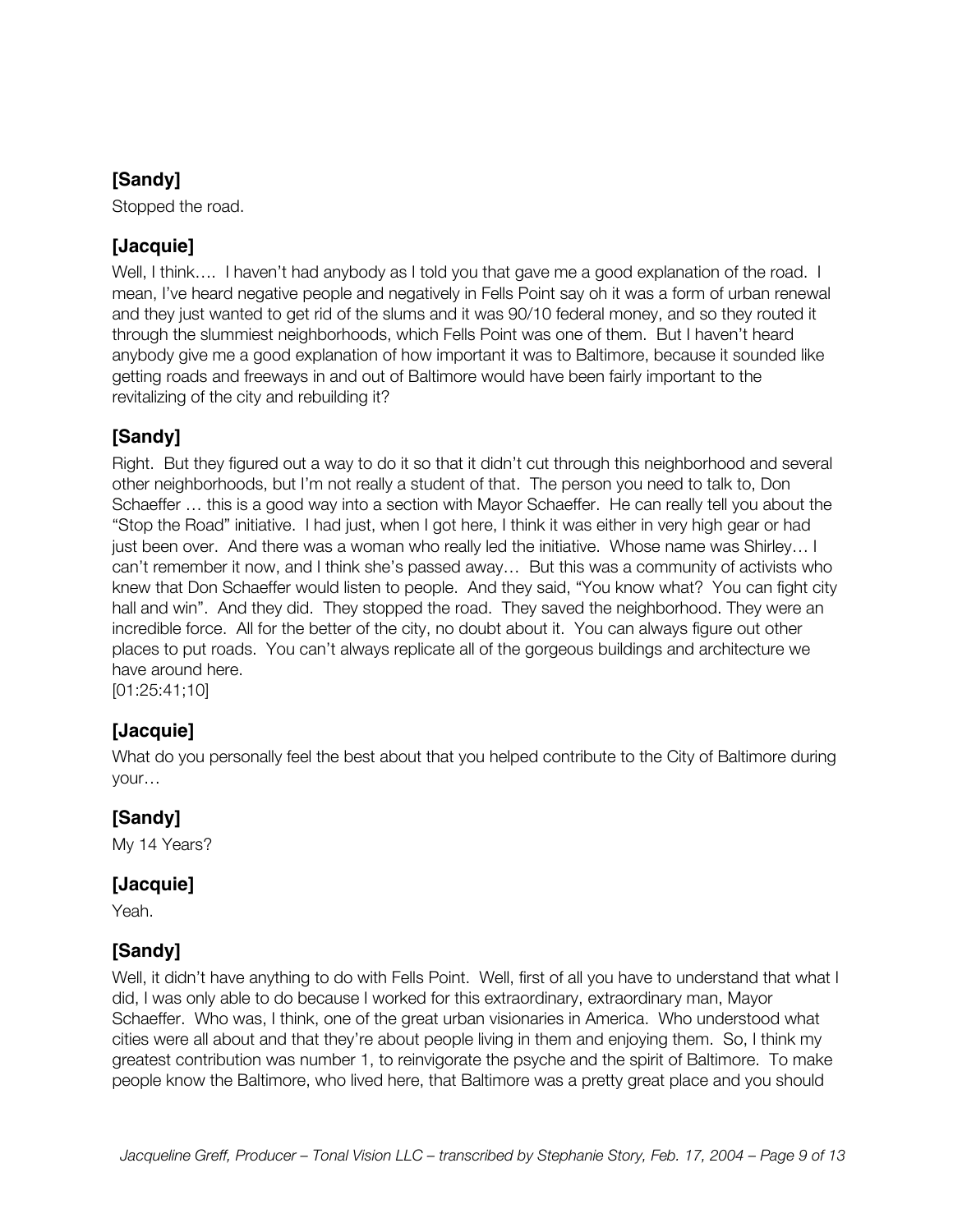be proud of it, and then to take that message and get it out across America. And it was fun. Just everyday was more fun than the other. It was a wonderful job.

#### **[Jacquie]**

Were you involved in getting the Aquarium here?

#### **[Sandy]**

I was.

## **[Jacquie]**

Cause, I remember our first trip to Baltimore. Actually, I had been to Annapolis a few times for my job, but then we came out on vacation and went to Washington and went to Annapolis and went to the Aquarium. And seeing the Inner Harbor was just so neat. And then I thought, I wonder what it would be like to live here. And then eventually I had gotten offered a transfer here. But I think that was neat seeing the Aquarium here. Ed Kane seemed to feel that that was like the anchor point for the Inner Harbor….

## **[Sandy]**

No, no, no. The Aquarium actually came after Harbor Place. The thing that Schaeffer really understood, and then he got all of us to do, was to get people to create events that would get people into these downtown spaces. And then, he just instinctively knew that if that happened, developers would then become interested in the city. Because nobody wanted to spend any money. There was no outside money available to come into Baltimore in the 60's, or the early 70's.

Harbor Place opened in 1980. And I was involved in that. And then the Aquarium. And then we just sort of did one project a year. The Mayor did it purposely that way so that it was organic and there was excitement… May Ed rest in peace, I mean he worked with me on many, many things, including the City Fair and he was the first guy to put money into the Inner Harbor actually in terms of the boats. But I think the thing that, I think the pivotal point for downtown Baltimore after Charles Center, was in 1976 the Tall Ships… which my husband happened to be the chairman of. And the Tall Ships brought millions of people who didn't cross the Gaza Strip… and I refer to the Gaza Strip as the line between Baltimore City and Baltimore County. And all of sudden all these people are flooding into the Baltimore Harbor and they're rediscovering the city that's on the water. Da da! People had forgotten that. That was the turning point for Baltimore. Absolutely.

And then… we went from that to Mr. Rouse, to Jim Rouse coming down to look at developing something. Went into the Power Plant. Looked outside. Looked at where the two Harbor Place pavilions are now, and said you know I don't want to do this… I want to, I think I want to do that… And then that went to referendum because it was sort of like the people in Fells Point – nobody wanted any development at the Inner Harbor because they were coming to the City Fair there. They were coming to ethnic festivals. They were coming to Sunny Sundays. They were going to the Tall Ships. They wanted it to be preserved as barren wasteland. But we won the referendum and Harbor Place was built.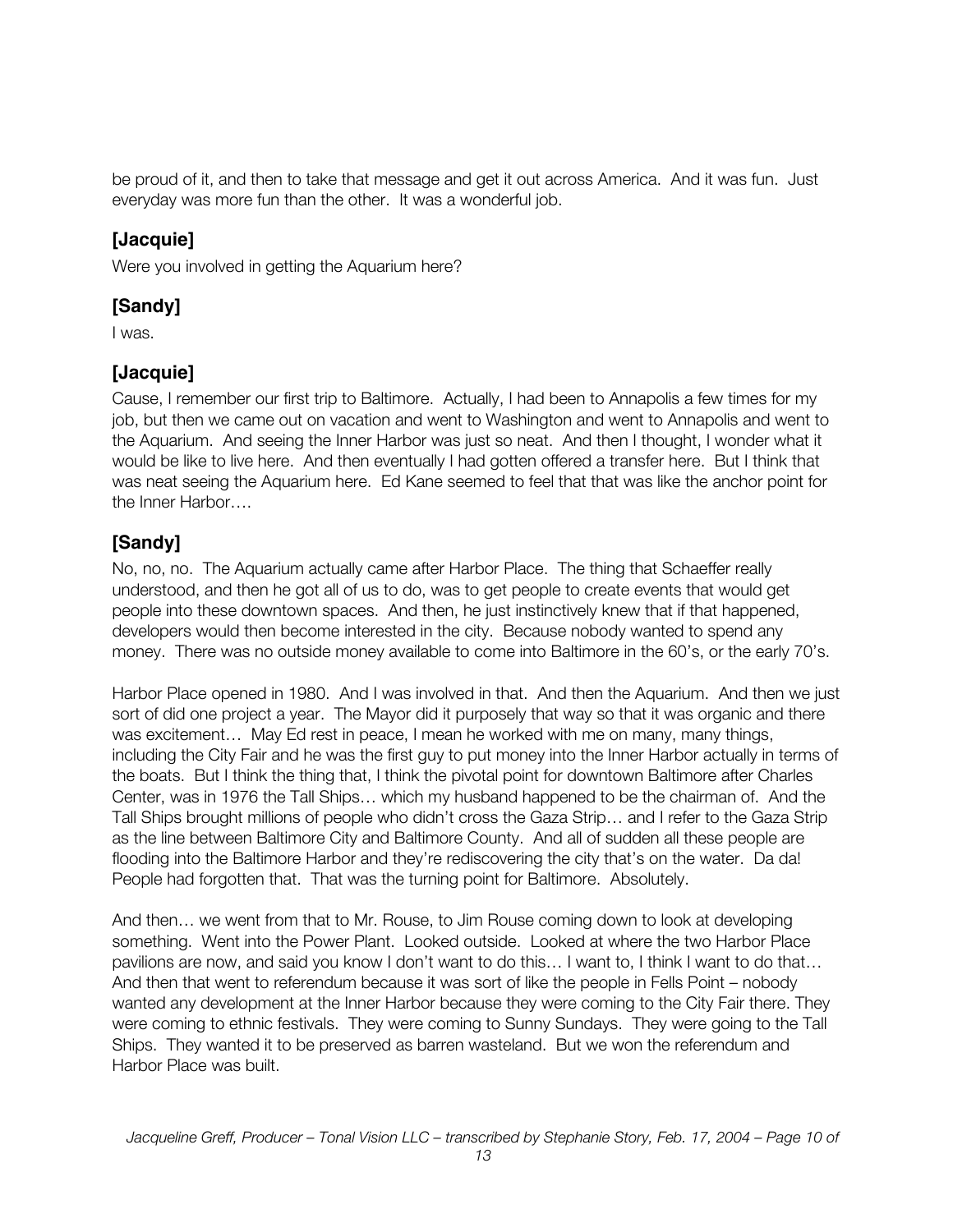So then you could say the next most seminal moment for the city the opening of Harbor Place, which was on the cover of Time magazine, and really made everybody sit up and take note, and gave people a reason, a real reason to come downtown. The following year we opened the Aquarium, and the year after that we opened Pier 6. So, there was a grand scheme in the mind of one brilliant man and it's Don Schaeffer, who we have to thank for all of this. God gave us the Harbor. Don Schaeffer gave us Baltimore, as we know it today. [01:30:23;28]

#### **[Jacquie]**

Wow!

#### **[Sandy]**

That's the truth.

## **[Jacquie]**

You have been involved in the city and PR. As you know, there's a lot of negativity about development and concern among the people of Fells Point. If you had some recommendations as to how to think about development, how to work with developers constructively? Do you have any thoughts? …. Assuming one wants to work with developers?

## **[Sandy]**

Well, I think it's silly not to work with developers constructively. And there are a lot of people working in this town who are very sympathetic to Fells Point. I think the big thing is you can't accept the status quo. The neighborhood is growing; you need to let it grow. People my age are going to die off. We need young people here. The only way young people are going to come in is if … they are looking for places, neighborhoods where they can live and work and play. You've got to create buildings they can work in, and you've got to create places that they can play and spend money in.

## **[Jacquie]**

So, is anything O.K. in your mind or…

#### **[Sandy]**

No, I think there are limits.

#### **[Jacquie]**

How would you set the limits? How would you look at that whole process?

#### **[Sandy]**

I mean… to come degree there is only, this infrastructure can only take so much. And I think so, I think the infrastructure, that is the streets, you know, I mean, some of the development has got to be constrained just by the nature of the infrastructure. And I think that whatever is done has to be economically viable. By that, what do I mean? You've got to be building buildings that are really gonna rent up, whether they be commercial or residential.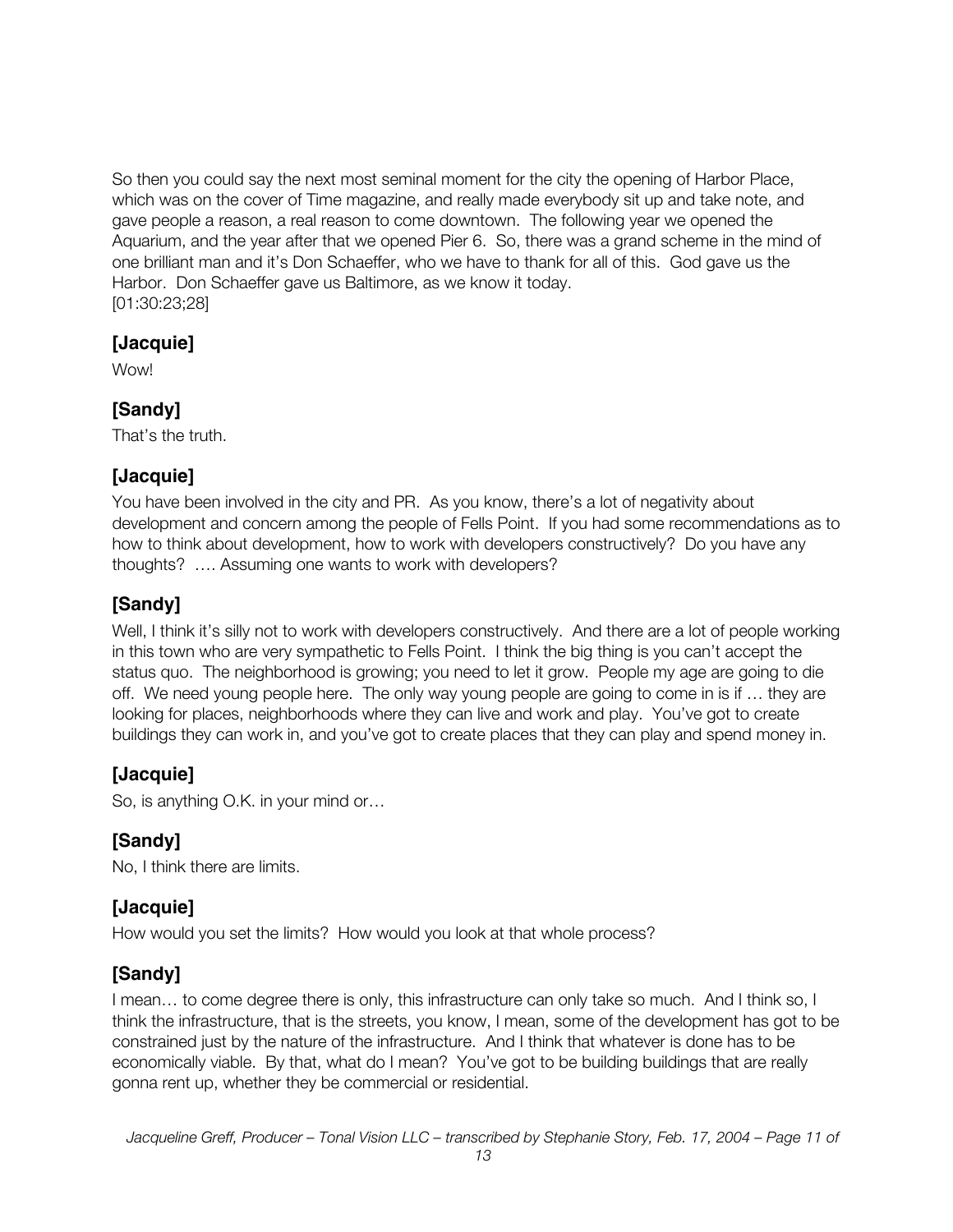I think we need more people to live down here. I think what's happened to American cites is that everybody ran to the suburbs to live and worked downtown, and so they abandoned downtown at 5 o'clock every night. And that's very unhealthy. The reason European cities have survived so well for centuries is because they are the center of residential life in most countries. People live in Paris. People live in London. People live in all these great cities. People don't live in great American cities.

So, I think the more residential development we can do down here… and we know it's attractive to people because it's on the water. And is it gonna be expensive? Yeah. But guess what? There is nothing wrong bringing in people who could afford to pay the taxes to keep the city going. You gotta be a little bit pragmatic as well as philosophical. A city doesn't run on its good looks. A city's gotta have taxpayers. You don't want Baltimore to be the place in Maryland where only poor people live. And so, if we can bring in more affluent people, if we can bring in younger people, if we can bring in more jobs, and if we can at the same time take care of the people who are need, that's what we should be doing. Fells Point is just one of those neighborhoods that has the opportunity to help the city accomplish that. I think it's their responsibility to stand up to Council and say OK. It may not be like it was 50 years ago, but life isn't like it was 50 years ago. And we want to make sure we're here in another 50 years. The only way you do that is to allow progress and some development... I think there should be probably a lid to how high, you can go how wide, you can go, how close you can go to the water. What have you.

[01:34:08;23]

#### **[Jacquie]**

Do you have a point of view of what should happen with Rec Pier?

## **[Sandy]**

Well, I really wanted that to be our office.

And before we did this, I tried to find out if we could bid on it. I've loved that building forever. But, you know what, that building has not been used the whole time I've lived in Baltimore. Now, how ridiculous.. I mean, forget the filming of the TV show... But, I moved here in '68, maybe it was used in '68 and '69… I know for a fact it's not been used since '71 because I've come up with many ideas over the years of how to use it. So, I don't have an opinion. But I'll tell you one thing, it should be used. It's not doing us any good the way it is. It's a fabulous piece of real estate.

#### **[Jacquie]**

What were some of the ideas that you had about what could be done with it?

## **[Sandy]**

I only remember one of them. I wanted to do a radio show. There used to be a jazz show… I can't remember the name of it now… out of Baltimore, that was very popular and was heard throughout the east coast and so I had this idea of doing something called "Make-believe Ballroom" and bringing well known big-bands … this is awhile ago … into upstairs in Recreation Pier and having a place that became known for dancing and music, and a radio show that emanated there, "This is Make-believe Ballroom out of Baltimore". And then it would begin to help the area become more interesting … and well known.

*Jacqueline Greff, Producer – Tonal Vision LLC – transcribed by Stephanie Story, Feb. 17, 2004 – Page 12 of*